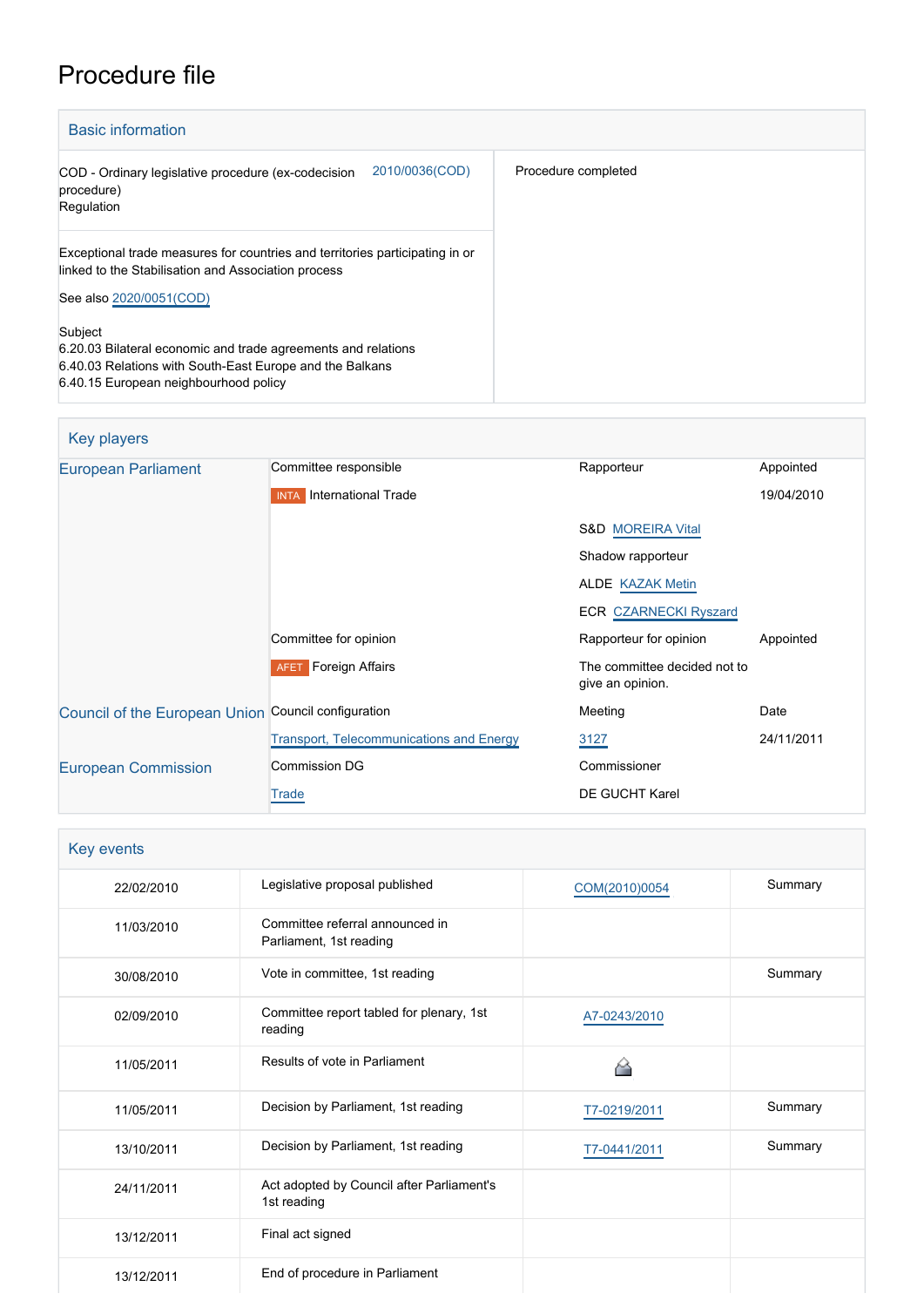| <b>Technical information</b> |                                                                |
|------------------------------|----------------------------------------------------------------|
| Procedure reference          | 2010/0036(COD)                                                 |
| Procedure type               | COD - Ordinary legislative procedure (ex-codecision procedure) |
| Procedure subtype            | Legislation                                                    |
| Legislative instrument       | Regulation                                                     |
|                              | See also 2020/0051(COD)                                        |
| Legal basis                  | Treaty on the Functioning of the EU TFEU 207-p2                |
| Other legal basis            | Rules of Procedure EP 159                                      |
| Stage reached in procedure   | Procedure completed                                            |
| Committee dossier            | INTA/7/02328                                                   |

#### Documentation gateway

| Legislative proposal                                                      | COM(2010)0054  | 22/02/2010 | EC.        | Summary |
|---------------------------------------------------------------------------|----------------|------------|------------|---------|
| Committee draft report                                                    | PE442.986      | 11/06/2010 | EP         |         |
| Committee report tabled for plenary, 1st<br>reading/single reading        | A7-0243/2010   | 02/09/2010 | EP         |         |
| Text adopted by Parliament, partial vote at 1st<br>reading/single reading | T7-0219/2011   | 11/05/2011 | EP         | Summary |
| Amendments tabled in committee                                            | PE469.909      | 19/07/2011 | EP         |         |
| Text adopted by Parliament, 1st reading/single<br>reading                 | T7-0441/2011   | 13/10/2011 | EP         | Summary |
| Commission response to text adopted in plenary                            | SP(2011)8697   | 30/11/2011 | <b>EC</b>  |         |
| Draft final act                                                           | 00047/2011/LEX | 13/12/2011 | <b>CSL</b> |         |

#### Additional information

| National parliaments | <b>IPEX</b> |
|----------------------|-------------|
| European Commission  | EUR-Lex     |

#### Final act

 [Regulation 2011/1336](https://eur-lex.europa.eu/smartapi/cgi/sga_doc?smartapi!celexplus!prod!CELEXnumdoc&lg=EN&numdoc=32011R1336) [OJ L 347 30.12.2011, p. 0001](https://eur-lex.europa.eu/legal-content/EN/TXT/?uri=OJ:L:2011:347:TOC) Summary

Final legislative act with provisions for delegated acts

## Exceptional trade measures for countries and territories participating in or linked to the Stabilisation and Association process

PURPOSE: to amend Council Regulation (EC) No 1215/2009 introducing exceptional trade measures for countries and territories participating in or linked to the European Union's Stabilisation and Association process.

PROPOSED ACT: Regulation of the European Parliament and of the Council.

BACKGROUND: by Regulation (EC) No 2007/2000, the European Union has granted exceptional unlimited duty-free access to the EU market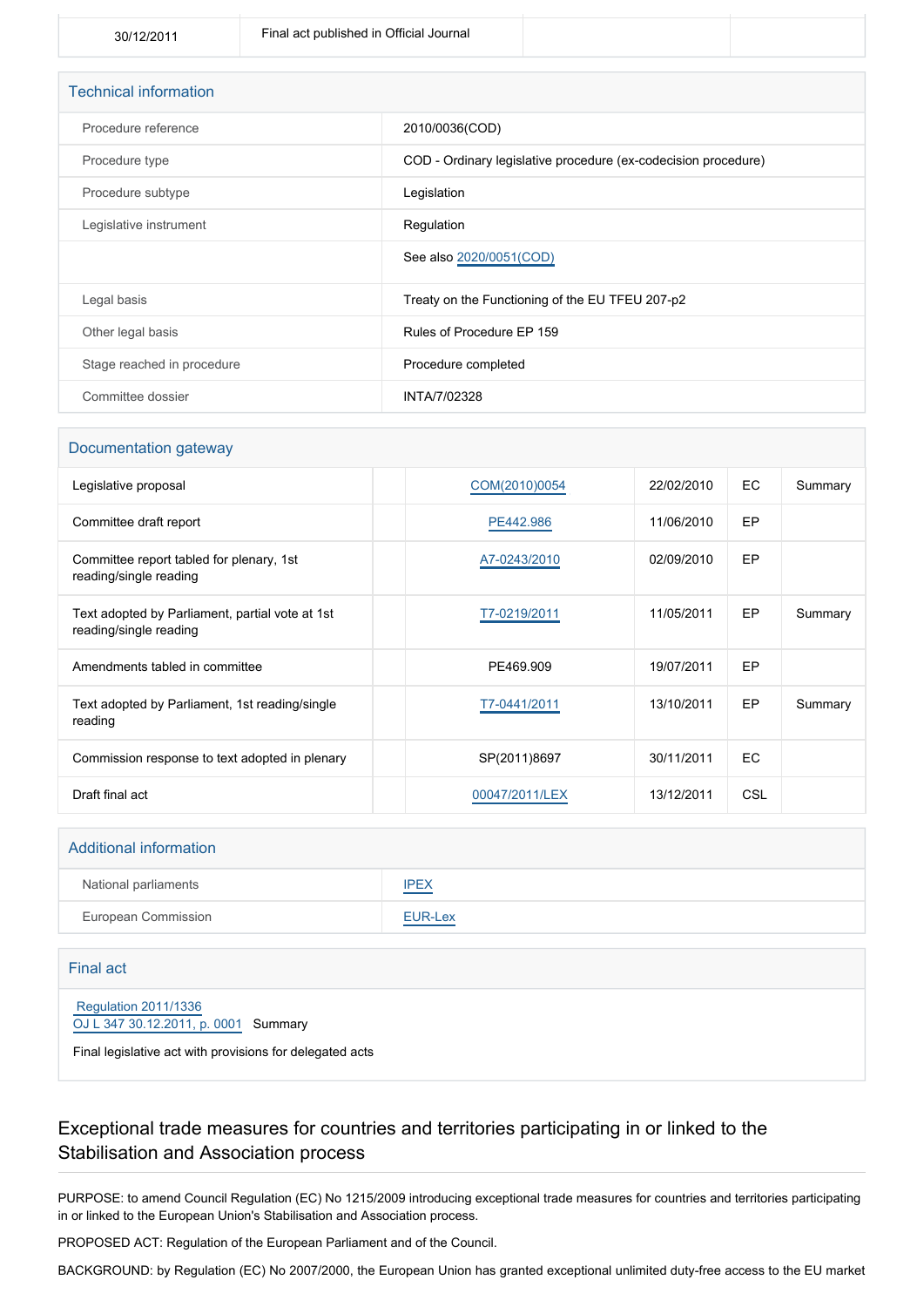for nearly all products originating in the countries and territories benefiting from the Stabilisation and Association process.

Council Regulation (EC) No 2007/2000 was codified by Council Regulation (EC) No 1215/2009 of 30 November 2009.

Two Stabilisation and Association Agreements, the first between the EC and their Member States of the one part, and Bosnia and Herzegovina, of the other part, and the second between the EC and its Member States of the one part, and Serbia of the other part, was signed respectively in Luxemburg on 16 June 2008 and on 29 April 2008. Pending the completion of the procedures necessary for its entry into force, two Interim Agreements on trade and trade-related matters were signed and concluded. These Agreements entered into force on 1 July 2008 (Bosnia and Herzegovina) and on 1 February 2010 (Serbia).

The Stabilisation and Association Agreements and the Interim Agreements establish a contractual trade regime between the European Union and Bosnia and Herzegovina, and between the European Union and Serbia.

It is therefore necessary to amend Regulation (EC) No 1215/2009 by removing Bosnia and Herzegovina and Serbia from the list of beneficiaries of the tariff concessions granted for the same products under the contractual regime and to adjust the global tariff quota volumes for specific products for which tariff quotas have been granted under the contractual regimes.

Bosnia and Herzegovina and Serbia should however remain beneficiaries of Regulation (EC) No 1215/2009 insofar as that Regulation provides for concessions which are more favourable than the concessions existing under the contractual regime. Council Regulation (EC) No 1215/2009 expires on 31 December 2010. It remains the main instrument governing trade relations with Kosovo.

The General Affairs Council in its Conclusions of 8 December 2009 states that in respect to the EU's relations with Kosovo it attaches importance to measures on trade, without prejudice to Member States' positions on status.

Continued access to the market of the European Union is crucial for the economic recovery of Kosovo and the whole region. At the same time, it will not create negative effects for the European Union.

The European Parliament in its [Resolution](http://www.europarl.europa.eu/oeil/FindByProcnum.do?lang=en&procnum=RSP/2009/2675) on 26 November 2009 Enlargement strategy 2009 concerning the countries of the Western Balkans Iceland and Turkey calls on the Commission to make every possible effort to mitigate the effect of the economic crisis on the Western Balkans.

For these reasons it is appropriate to extend the validity of Council Regulation (EC) No 1215/2009 to 31 December 2015.

CONTENT: this proposal amends certain elements of Regulation (EC) No 1215/2009 to permit the extension of its validity to 31 December 2015 and make certain adjustments consequent to the entry into force of bilateral agreements with Bosnia and Herzegovina and Serbia.

In order to ensure the respect of the Union's international obligations, the preferences contained in this Regulation should be made conditional on continuation or renewal of the existing waiver from WTO obligations obtained by the European Union.

To protect the economic interest of operators, it is necessary to provide for transitional measures for goods that are, at the date of entry into force of this Regulation in transit or in temporary storage in customs warehouses.

Regulation (EC) No 1215/2009 also contains certain powers reserved to the Council and which are not based on Council Decision 1999/468/EC laying down the procedures for the exercise of implementing powers conferred on the Commission (comitology). The Commission will make a proposal which will revise all such procedures in the common commercial policy in the light of the system of implementing acts set out in Article 291 of the Treaty on the Functioning of the European Union and the regulation on the rules and general principles concerning the Commission's exercise of the implementing powers adopted on the basis of Article 291(3). That proposal will also address Articles 2 and 10 of Regulation (EC) No 1215/2009. This proposal will be presented as soon as possible after the Commission has adopted a proposal on the rules and general principles concerning the Commission's exercise of the implementing powers.

In order not to disrupt trade, it is necessary for this Regulation to be applied as of 1 January 2011 given that Council Regulation (EC) 1215/2009 expires on 31 December 2010.

FINANCIAL IMPLICATIONS: the Regulation does not incur costs charged to the EC budget. Its application would also not entail any losses of customs revenue compared to the current situation.

#### Exceptional trade measures for countries and territories participating in or linked to the Stabilisation and Association process

The Committee on International Trade adopted the report by Vital MOREIRA (S&D, PT) on the proposal for a Regulation of the European Parliament and of the Council amending Council Regulation (EC) No 1215/2009 introducing exceptional trade measures for countries and territories participating in or linked to the European Union?s Stabilisation and Association process.

The committee recommends that Parliament?s position adopted in first reading according to the ordinary legislative procedure (formerly the codecision procedure) amends the Commission?s proposal.

The amendments essentially seek to take into account the entry into force of the Lisbon Treaty as regards the possibility of adopting delegated acts and make reference to the necessary alignment of decision-making procedures following the entry into force of the regulation establishing the general rules and principles regarding mechanisms for control by Member States of the Commission?s exercise of implementing powers.

The amendments are as follows:

- Article 2 (2), subparagraph 2 of Regulation No 1215/2009 provides that measures to change or to interrupt the entitlement to benefit from the preferential arrangements introduced by that Regulation is subject to the will of beneficiary countries to engage in effective economic reforms and in regional cooperation with other countries concerned by the EU?s stabilisation and association process, notably by the establishment of free trade zones, in accordance with Article XXIV of the 1994 GATT Agreement and other related WTO provisions. Members wish to specify that if this condition is not respected, the European Parliament and the Council may take appropriate measures.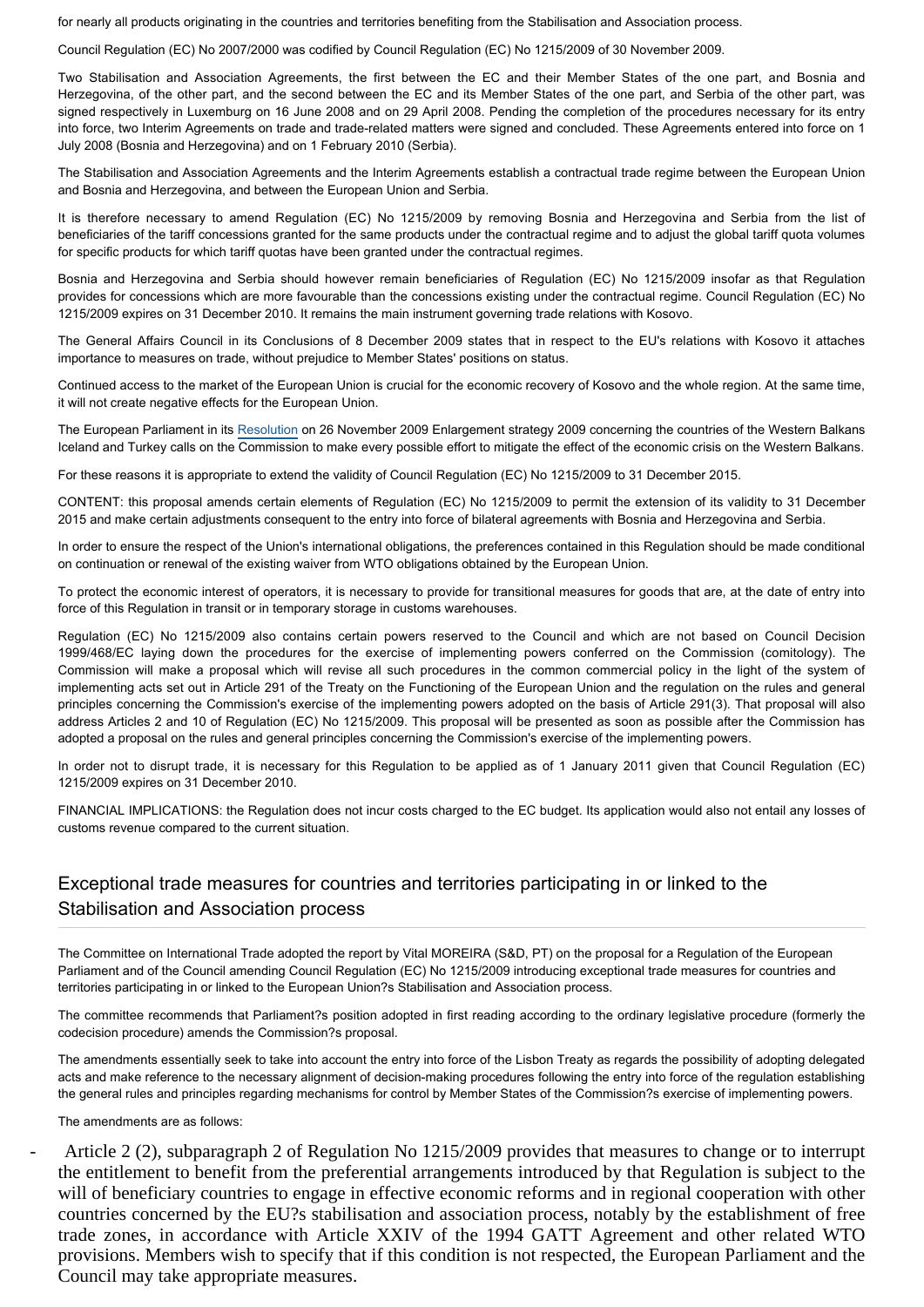The amending Regulation proposes to modify Article 3 (2) of Regulation 1215/2009. This provides that the competent authorities of exporting countries to issue an authenticity certificate in cases of requests for imports within the quota. According to the amending Regulation, the certificate is drawn up by the Commission. Members? understanding is that the Commission prepares some kind of template for the certificate. Given that the template is more a tool for implementation rather than a measure of general application which would supplement or amend the basic act, it is recommended to consider them as implementing acts according to Article 291 TFEU.

Article 3 (4) of Regulation 1215/2009 applies for measures which the Commission may take should imports of agricultural and fishery products cause serious disturbance to the EU markets and their regulatory mechanism. This article provides a very broad discretion for the Commission and the measure could lead to an effective amendment of Regulation 1215/2009. Members consider that delegated acts are the appropriate measure since the required criteria of Article 290 TFEU (measures of general application and amendment of the basic act) would concur.

The amending Regulation also proposes the modification of Article 4. With regard to baby beef, Annex II of the amending Regulation provides a definition of baby beef products and Article 3 (2° of the main regulation defines the customs duties applicable to its import and the volume of the annual tariff quota. Accordingly, the Commission provides the implementing tools/uniform conditions for the Member States to be in a position to properly implement the quota/customs duties. The intention of the detailed rules is to provide a system for implementation which the Commission should adopt§ in accordance with the advisory procedure (as laid down in Council Decision 1999/468/EC laying down the procedures for the exercise of implementing powers conferred on the Commission - comitology).

Article 7 provides for the Commission to introduce amendments and technical adjustments necessary following amendments to the Combined Nomenclature code and to the TARIC subdivisions and necessary adjustments following the conclusion of the other agreements between the Community and the countries and territories referred to in Article 1. In practice, Members assume that this provision implies that the Commission can amend the annexes as well as the articles of the regulation themselves. Since the result of these measures is the production of amendments to the basic regulation, in particular its annexes, delegated acts should apply.

Lastly, Members inserted Articles 7a, 7b, 7c and 7d with a view to establishing the rules for the exercise, revocation, and the eventual objection to delegated acts.

## Exceptional trade measures for countries and territories participating in or linked to the Stabilisation and Association process

The European Parliament amended, under the ordinary legislative procedure, the proposal for a Regulation of the European Parliament and of the Council amending Council Regulation (EC) No 1215/2009 introducing exceptional trade measures for countries and territories participating in or linked to the European Union?s Stabilisation and Association process.

The vote on the legislative resolution was postponed until a later plenary session.

The amendments essentially seek to take into account the entry into force of the Lisbon Treaty as regards the possibility of adopting delegated acts and make reference to the necessary alignment of decision-making procedures following the entry into force of the regulation establishing the general rules and principles regarding mechanisms for control by Member States of the Commission?s exercise of implementing powers. The amendments are as follows:

Delegated acts: the power to adopt acts in accordance with Article 290 of the Treaty on the Functioning of the European Union should be delegated to the Commission in respect of:

- detailed rules for implementing tariff quota for ?baby beef? products;
- amendments and technical adjustments necessary following amendments to the Combined Nomenclature code and to the TARIC subdivisions;
- · necessary adjustments following the conclusion of the other agreements between the Union and the countries and territories referred to in this Regulation.

The delegation of power shall be conferred on the Commission until 31 December 2015 and may be revoked at any time by the European Parliament or by the Council.

A delegated act adopted shall enter into force only if no objection has been expressed either by the European Parliament or the Council within a period of two months of notification of that act to the European Parliament and the Council or if, before the expiry of that period, the European Parliament and the Council have both informed the Commission that they will not object.

Implementing powers: the advisory procedure should be used for the adoption of implementing acts for the issuing of authenticity certificates attesting that the goods originate in the country or territory concerned and correspond to the definition in this Regulation given, and for the adoption of implementing acts for taking measures to suspend in whole or in part the arrangements provided for in this Regulation.

Those implementing powers should be exercised in accordance with [Regulation \(EU\) No 182/2011/EU](http://www.europarl.europa.eu/oeil/FindByProcnum.do?lang=en&procnum=COD/2010/0051) of the European Parliament and the Council.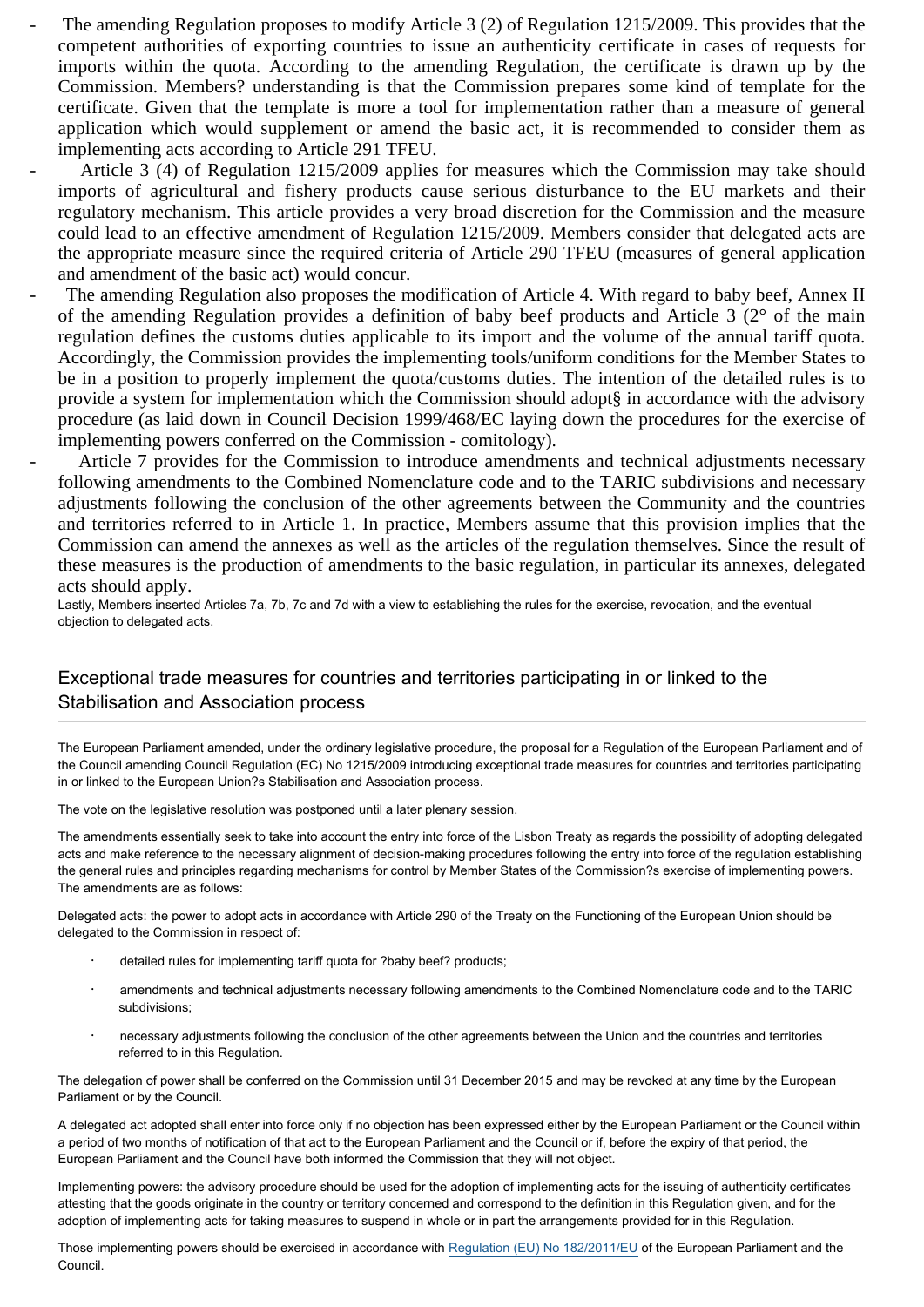### Exceptional trade measures for countries and territories participating in or linked to the Stabilisation and Association process

The European Parliament adopted by 605 votes to 20 with 18 abstentions, a legislative resolution on the proposal for a regulation of the European Parliament and of the Council amending Council Regulation (EC) No 1215/2009 introducing exceptional trade measures for countries and territories participating in or linked to the European Union's Stabilisation and Association process.

The report had been sent back to the competent committee on the plenary sitting of 11 May 2011.

Parliament adopted its position in first reading following the ordinary legislative procedure. The amendments adopted in plenary are the result of a compromise negotiated between Parliament and Council. The amendments to the Commission proposal aim essentially to take into account the entry into force of the Lisbon Treaty with regard to the adoption of delegated acts and also ensure that the Commission?s powers should be exercised in accordance with the rules and general principles concerning mechanisms for control by Member States of the Commission's exercise of implementing powers.

Delegated acts: the Commission will have the power to adopt delegated acts regarding:

- the necessary amendments and technical adjustments to Annexes I and II following amendments to the Combined Nomenclature codes and to the TARIC subdivisions;
- the necessary adjustments following the granting of trade preferences under other arrangements between the Union and the countries and territories referred to in this Regulation.

The power to adopt delegated acts is conferred on the Commission until the expiry of the Regulation and may be revoked at any time by the European Parliament or by the Council.

A delegated act shall enter into force only if no objection has been expressed either by the European Parliament or the Council within a period of two months of notification of that act to the European Parliament and the Council or if, before the expiry of that period, the European Parliament and the Council have both informed the Commission that they will not object. That period shall be extended by two months at the initiative of the European Parliament or of the Council.

Implementing powers: in order to ensure uniform conditions for the implementation of the Regulation implementing powers are conferred on the Commission with regard to the suspension of the entitlement to benefit from the preferential arrangements in the event of non-compliance, the issuing of authenticity certificates attesting that the goods originate in the country or territory concerned and correspond to the definition in the Regulation, and for the temporary suspension, in whole or in part, of the arrangements provided for in this Regulation, implementing powers. Those powers should be exercised in accordance with [Regulation \(EU\) No 182/2011](http://www.europarl.europa.eu/oeil/FindByProcnum.do?lang=en&procnum=COD/2010/0051)of the European Parliament and of the Council laying down the rules and general principles concerning mechanisms for control by Member States of the Commission's exercise of implementing powers.

## Exceptional trade measures for countries and territories participating in or linked to the Stabilisation and Association process

PURPOSE: to amend Council Regulation (EC) No 1215/2009 introducing exceptional trade measures for countries and territories participating in or linked to the European Union's Stabilisation and Association process.

LEGISLATIVE ACT: Regulation (EU) No 1336/2011 of the European Parliament and of the Council amending Council Regulation (EC) No 1215/2009 introducing exceptional trade measures for countries and territories participating in or linked to the European Unions Stabilisation and Association process.

CONTENT: following a first reading agreement with the European Parliament, the Council adopted a regulation extending the validity, until 31 December 2015, of regulation 1215/2009 introducing exceptional trade measures for countries and territories participating in or linked to the EU's stabilisation and association process.

The key aim of these measures is to revitalise the Western Balkan economies through a privileged access to the EU market. In turn, economic development is to foster political stability in the entire region.

The regulation, which applies retroactively as of 1 January 2011, also makes adjustments in order to take into account the entry into force of bilateral trade agreements with Bosnia and Herzegovina and Serbia.

Trade preferences were granted for a period ending on 31 December 2010 to Bosnia and Herzegovina, Serbia and Kosovo for all the products under the scope of regulation 1215/2009.

Products originating in Albania, Bosnia and Herzegovina, Croatia, the former Yugoslav Republic of Macedonia, Montenegro or Serbia will continue to benefit from the provisions of the regulation as well as from any concession provided for in the regulation which is more favourable than that provided for under bilateral agreements between the Union and those countries.

The amendments to the Commission proposal aim essentially to take into account the entry into force of the Lisbon Treaty with regard to the adoption of delegated acts and also ensure that the Commission's powers should be exercised in accordance with the rules and general principles concerning mechanisms for control by Member States of the Commission's exercise of implementing powers.

DELEGATED ACTS: in order to adopt the provisions necessary for the application of this Regulation, the power to adopt acts in accordance with Article 290 of the Treaty on the Functioning of the European Union should be delegated to the Commission in respect of the necessary amendments and technical adjustments to Annexes I and II following amendments to the Combined Nomenclature codes and to the TARIC subdivisions, as well as the necessary adjustments following the granting of trade preferences under other arrangements between the Union